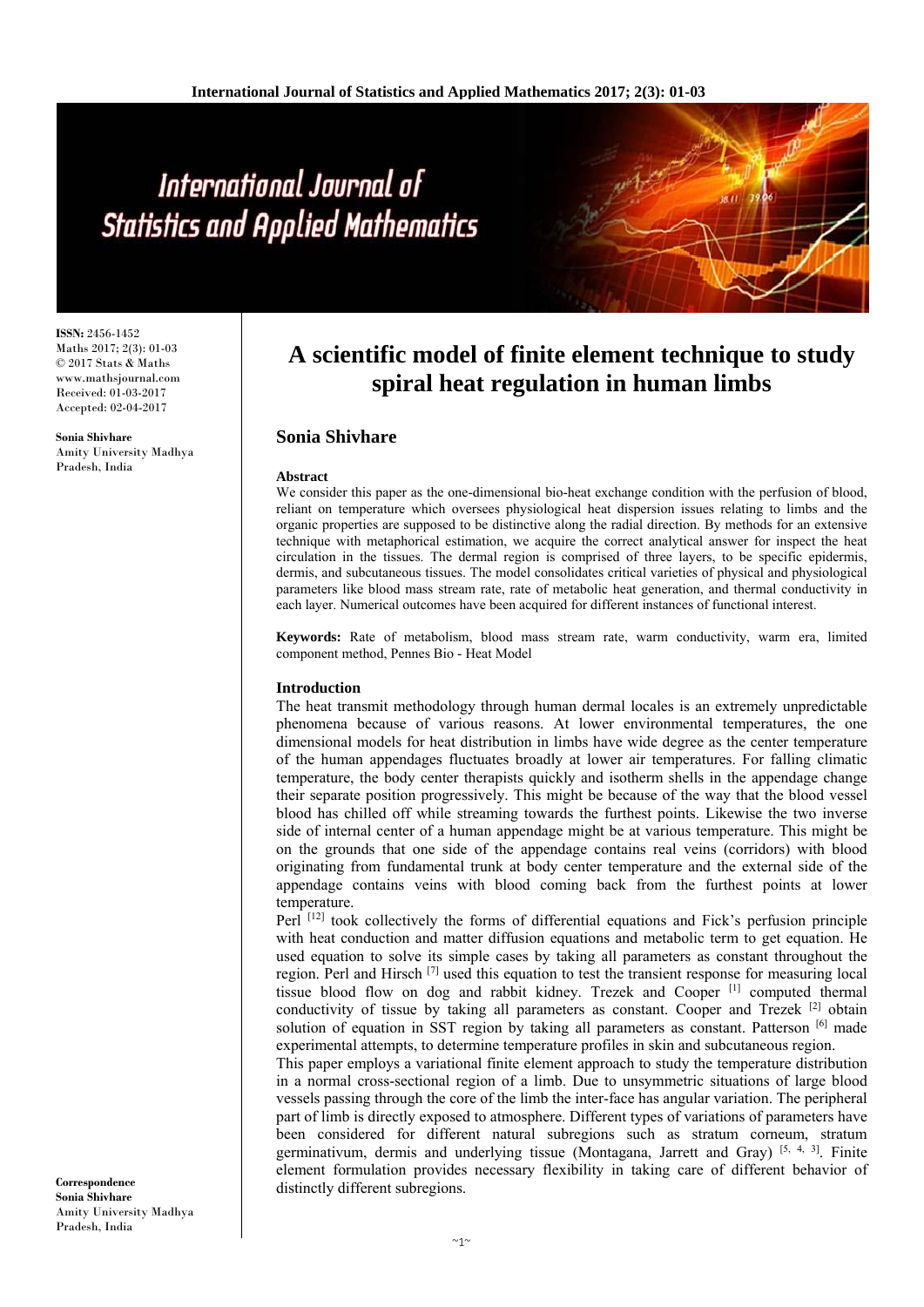#### **2. Material and Methods**

The heat flow in SST region is given by the following partial differential equation

$$
div (K grad T) + m_b C_b (T_b - T) + S = \rho \overline{c} \frac{\partial T}{\partial t}
$$
 (2.1)

Where T and Tb are Temperature and Body center temperature, S is Rate of metabolic warmth generation, mbis Blood mass stream rate in the tissue, is thickness of the tissue. Cb=Specific warmth of blood, K is warm conductivity of the tissue. Above condition has been adjusted and extensively used by Saxena <sup>[11]</sup>, Saxena and Arya <sup>[8]</sup>, Saxena and Bindra <sup>[9</sup>, <sup>10]</sup> in the warm investigation of human skin and subcutaneous tissue.

In this, skin and fundamental tissues of round and hollow locales, for example, appendages of a human are partitioned into four annular layers. They can be considered as multi layered districts. Each layer has diverse physical and physiological properties. The external body surface is presented to the earth and warmth misfortune from the body surface happens because of conduction, convection, radiation and vanishing. Here we utilize for a human appendage with round symmetry. The properties and temperature conveyance are thought to be uniform along and Z headings. In this manner the condition diminishes in one dimensional precarious state case for each layer to the accompanying round and hollow from.

$$
\frac{1}{r}\frac{d}{dr}\left(k^{(i)}r\,\frac{dT_j}{dr}\right) + M_i\left(T_b - T_i\right) + S_i = \rho\,\overline{C}\,\frac{\partial T}{\partial t}, \qquad i = 1 \text{ to } 4
$$

Where  $K^{(i)}$ ,  $M_i$ ,  $S_i$  and  $T_i$  denote the values of K, M, S and T in i the sub-region.

#### **Boundary and Interface Conditions:**

Inview of continuity of temperature and temperature gradient in various sublayers, the following boundary and interface conditions can be formulated

(i) 
$$
T^{(1)}=T^{(2)}
$$
 at  $r=a_1$   
\n(ii)  $K_1 \frac{dT^{(1)}}{dr} = K_2 \frac{dT^{(2)}}{dr}$  at  $r=a_1$   
\n(iii)  $T^{(2)} = T^{(3)}$  at  $r=a_2$   
\n(iv)  $K_2 \frac{dT^{(2)}}{dr} = K_3 \frac{dT^{(3)}}{dr}$  at  $r=a_2$   
\n(v)  $T^{(3)}=T^{(4)}$  at  $r=a_3$   
\n(vi)  $K_3 \frac{dT^{(3)}}{dr} = K_4 \frac{dT^{(4)}}{dr}$  at  $r=a_3$ 

It is assumed that at the outermost layer  $(r = a_0)$  the heat is lost to the environment by conduction, convection, radiation and evaporation. Therefore at this layer we take

$$
K_1 \frac{dT}{dr} = -h \left( T - T_A \right) + LE
$$

Where h is coefficient of convection, L is dormant warmth of dissipation and E is the Rate of sweat vanishing TA is the barometrical temperature.At the deepest layer the temperature will be same as that of the body center. Thus the limit conditions will be  $T4 = Th$  at  $r = a4$ 

#### **3. Solution of the Problem**

The variational form is defined in the region as I1, I2, I3 and I4 respectively for stratumcorneum, stratum germinativum, dermis and subdermal parts. Assigning the values to T as Ti (i

 $= 0, 1, 2, 3, 4$  called as nodal values. The distance between the nodal values is given by ai  $(I = 0, 1, 2, 3, 4)$  from the outermost layer of epidermis to innermost layer of subdermallayer. LetT<sup>(i)</sup> ( $i = 1, 2, 3, 4$ ) denote the linear values *<sup>i</sup> ai* <sup>1</sup> *a r*

of T (r) for 
$$
a_i < r < a_{i-1}
$$

Now, applying the shape function to approximate the solution of the problem.

$$
T^{(i)} \approx A_i + B_i r \quad \text{for} \quad a_i < r < a_{i-1}
$$

Where,

$$
A_i = \frac{T_i - T_{i-1}}{a_i - a_{i-1}}, \qquad B_i = \frac{a_{i-1} T_i - a_i T_{i-1}}{a_{i-1} - a_i} \quad \text{for} \qquad i = 2, 3, 4
$$

Thus the equation in one dimensional unsteady state case for each layer to the following cylindrical form

$$
\frac{1}{r}\frac{d}{dr}\left(Kr\frac{dT}{dr}\right) + M\left(T_b - T\right) + S = \rho \overline{C}\frac{\partial T}{\partial t},
$$

After camparing with Euler's Lagrange's equation, we get the varitional forms

$$
I = \frac{1}{2} \int_{a_i}^{a_i} \left[ K_i r \left( \frac{\partial T^i}{\partial t} \right)^2 + r m_b C_b \left( T^i - T_b \right)^2 - 2 s^{(i)} r T^{(i)} + \rho c r \frac{\partial T(i)^2}{\partial T} \right] dr
$$
  
+ 
$$
\frac{1}{2} h \left( T^{(c)}(i) - T_a \right)^2 + L E T_{(i)}
$$

We have,  $I=I_1 + I_2 + I_3 + I_4$ Clearly,

$$
I = f(T \circ T_1, T_2, T_3, T_4)
$$

Now minimizing I with respect to parameters  $T^{\circ}, T^{\circ}, T^{\circ}, T^{\circ}$ ,therefore

$$
\frac{\partial I}{\partial T_0} + \frac{\partial I}{\partial T_1} + \frac{\partial I}{\partial T_2} + \frac{\partial I}{\partial T_3} = 0
$$

Finally taking La-place transform, we get four non homogenous simultaneous equations as

$$
x^{1}T^{0}+y^{1}T^{1}=n^{1}
$$
  

$$
x^{2}T^{0}+y^{2}T^{1}+z^{2}T^{2}=n^{2}=n^{2}
$$
  

$$
y^{3}T^{1}+z^{3}T^{2}+w^{3}T^{3}=n^{3}
$$
  

$$
z^{4}T^{2}+w^{4}T^{4}=n^{4}
$$

solving for  $T_0$ ,  $\overline{T_1}$ ,  $\overline{T_2}$ ,  $\overline{T_3}$  by using matrix method, we get the values of  $T_0$ ,  $\overline{T_1}$ ,  $\overline{T_2}$ ,  $T_3$  in the form of polynomials J J J J  $\overline{a}$ J I L I L L L 4  $\omega_4$   $\omega_4$ 3  $\omega_3$   $\omega_3$   $\omega_1$ 2  $y_2$   $z_2$   $y_1$ 1  $y_1$  0 0  $y_1$ 0 0 0 0 0 0  $\omega_{\scriptscriptstyle 4} \hspace{1em} \eta$  $\omega_{3}$   $\eta$ η η *z*  $y_3$  *z*  $x_2$   $y_2$  *z*  $x_1$  *y*  $(p)$  $(p)$  $\overline{T_1} = \frac{X_i(p)}{Y_1(p)}$